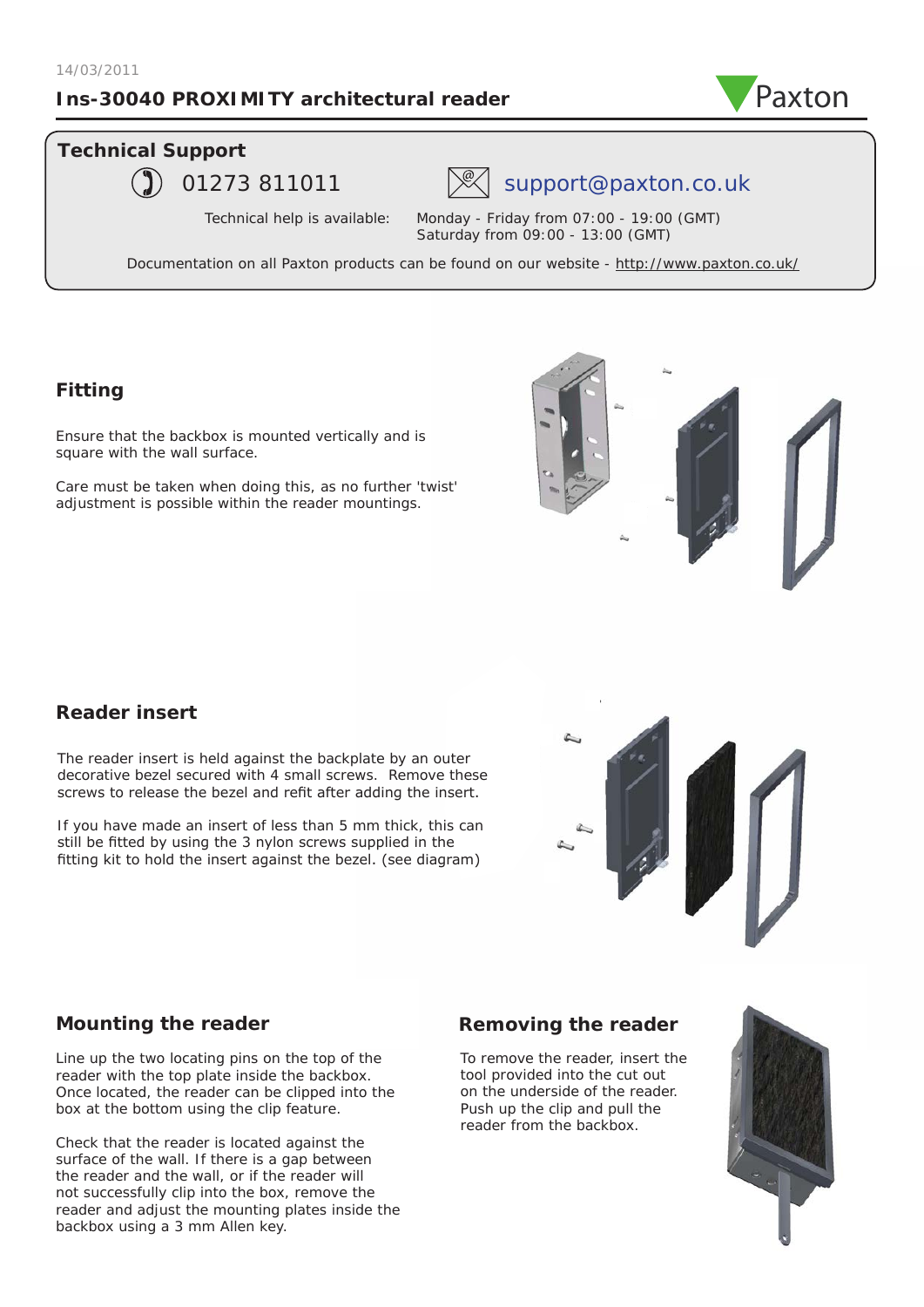

WHITE labelled control units provide 5V at the Red terminal. The Red power wire for the reader should therefore be directly connected to the 12V supply terminal.

**IMPORTANT: This reader cannot be connected in parallel with other readers and keypads.**

## **Connection modules**

### **Reader junction box (325-020)**

This module can be used to provide a connection point for the reader RJ45 plug. The terminals on the module are then wired colour for colour to the controller.

Alternatively, the reader can be wired directly into the screw terminals of the control unit by first cutting off the RJ45 plug and stripping back the wires in the cable.



#### **Reader port module (325-030)**

This module may be purchased separately to speed up the installation and replacement of readers.

The reader port module is designed to convert the standard reader ports on Switch2 and Net2 controllers to accept one or two RJ45 connections. Pull off the screw terminal block from the reader port and simply replace it with this module.



## **Cable extensions**

Readers can be extended using the guidelines below: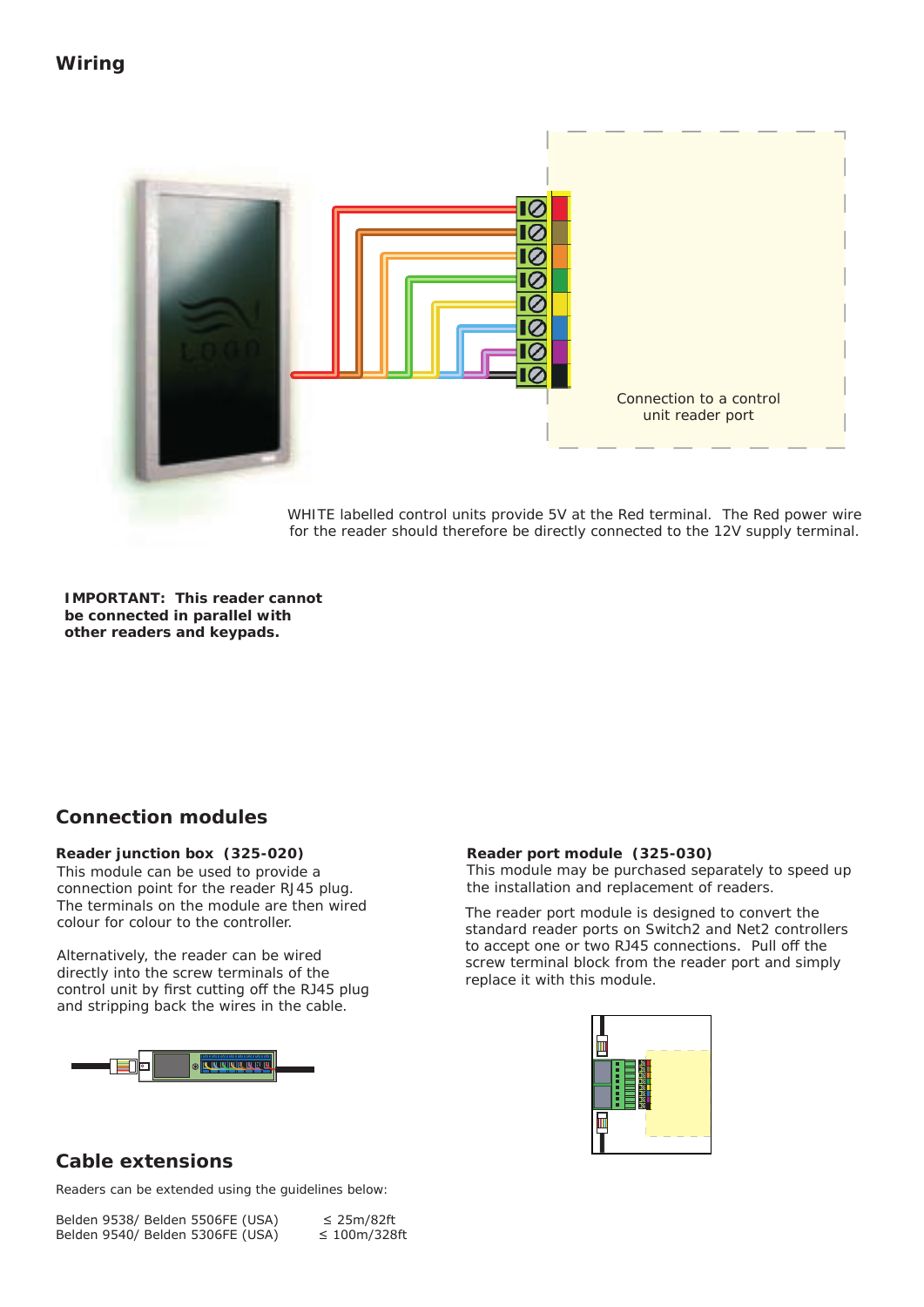## **Technical Help**

Here is the list of topics about this product that receive the most technical support enquiries. We list them here to help you speed up the installation and trouble shooting process.

#### **1 - Readers/Keypads not working.**

- Software settings Confirm that the settings of the reader or keypad are correct.
- Connections Check the wiring and integrity of the connectors. If possible, test this reader on the other port.
- Cable Belden 9540 should be used to extend the reader cable (100 m maximum). Twisted pair alarm cable should not be used. To confirm that an extended reader cable is not faulty, wire the reader directly to the port.
- Supply voltage Confirm that the voltage is within specification. (see table)
- User token Confirm that the user token used for testing is OK by presenting it to a known working reader. - Interference - Confirm whether the reader works when tested 'in hand' and not mounted on the wall.
- Ensure PROXIMITY readers are not mounted back to back and there is no interference from other RF devices.

### **2 - Readers / Keypads - Extending cable.**

Only Belden CR9538 / 9540 can be used for cable extensions. CR9538 8 core up to 25 m, CR9540 10 core up to 100 m (maximum). With CR9540, the two additional cores should be used to double up the power.

#### **3 - Net2. What to do if a user has no access - Check the reader LED's when a card is shown.**  - No LED's - the reader has no power.

- No change in display try the card on a known working reader. If there is still no response, replace the card.
- Q- Green LED flashing when a card is presented; check relay 1 LED to check for activity and also the lock wiring.
- Q- Red LED is flashing when a card is presented; check the validity of the user at the PC. Check user's access level and ensure they should have access by clicking on Current Validity. Check the 'Valid Until' date and confirm this has not expired.
- Reinstate the ACU from the doors screen. Select the ACU's you wish to reinstate and then click OK.

#### **4 - Switch2 - Adding an additional card pack.**

You need to be in possession of the original enrolment card. Present the original enrolment card to the reader and the Amber LED will flash, Green & Red LED's will be off, then present the Enrolment card from the new card pack; the reader will beep and all LED's will be lit. The additional cards will now be valid. Repeat this with each reader and with any additional card packs. Any valid enrolment card can be used to add further packs. This is the same for enrolling function card packs onto a system.

#### **5 - Switch2 - How to reset the controller.**

- 1. Disconnect the power and remove the wires from the Green and Mauve terminals.
- Q2. Insert a wire link between the Green and Mauve terminals.
- 3. Reconnect the power (the unit will beep 4 times).
- 4. Disconnect the power and remove the link wire, reconnect the Green and Mauve wires.
- 5. Reconnect the power (the unit will beep 3 times per second). The unit is ready to be enrolled.